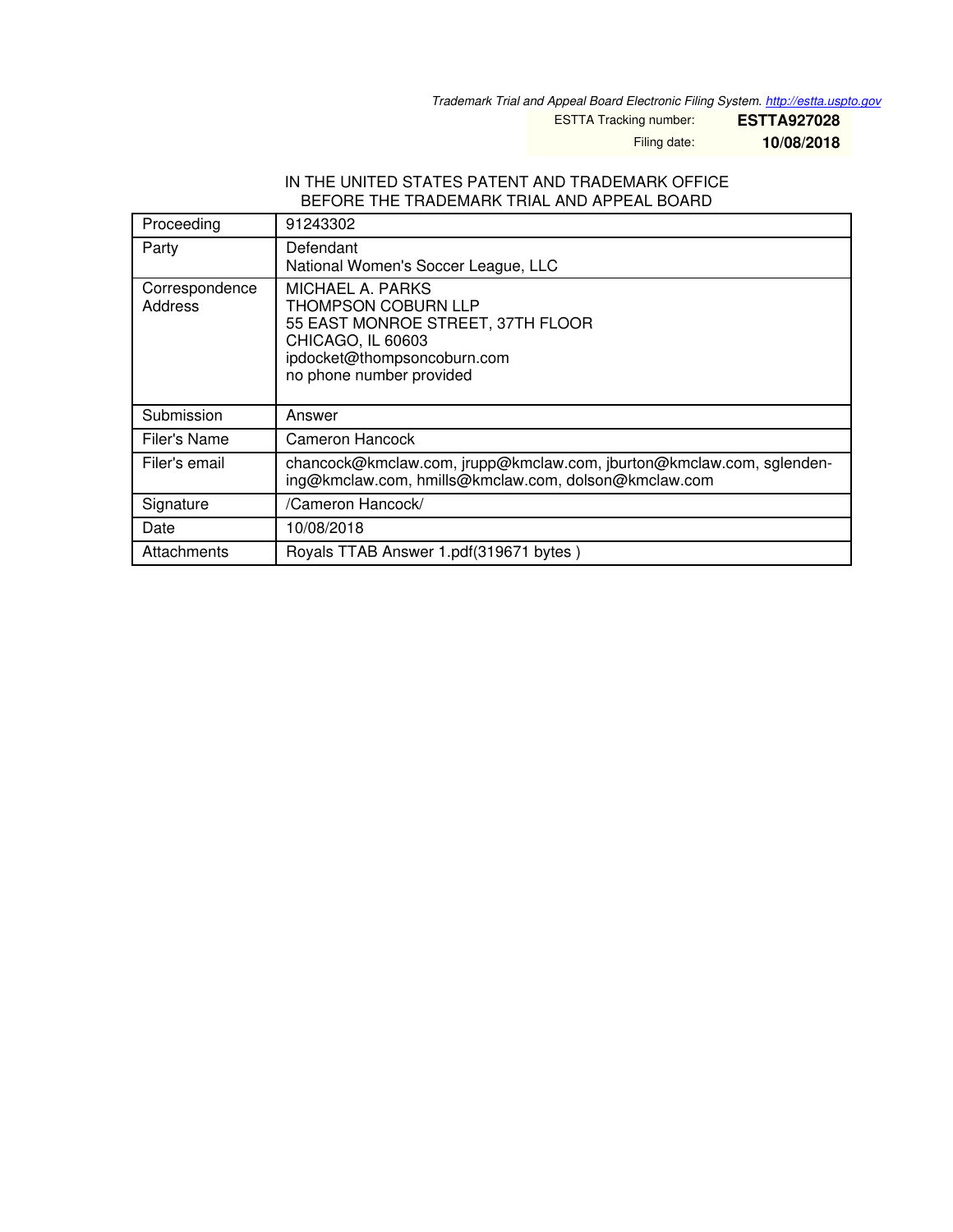# **IN THE UNITED STATES PATENT AND TRADEMARK OFFICE BEFORE THE TRADEMARK TRIAL AND APPEAL BOARD**

Marks: UTAH ROYALS FC and UTAH ROYALS FC and Design Serial Nos.: 87704565, 87704569, 87704696 and 8704706 Published in the Official Gazette: May 1, 2018

# KANSAS CITY ROYALS BASEBALL CORPORATION,

Opposer,

v.

NATIONAL WOMEN'S SOCCER LEAGUE, LLC

Applicant.

Opposition No.: 91243302

**ANSWER** 

Applicant National Women's Soccer League, LLC ("Applicant" or "Women's Soccer"), by and through undersigned counsel, for its Answer to Opposer Kansas City Royals Baseball Corporation's ("Opposer" or "Major League Baseball") Consolidated Notice of Opposition (1TTABVUE, the "Opposition") states that there is no likelihood of confusion between the asserted Major League Baseball marks and Applicant's challenged marks associated with Women's Soccer, that Major League Baseball has not and will not be damaged by registration of Applicant's challenged marks, that the Opposition constitutes a broad overreach by Major League Baseball to interfere with and stifle Women's Soccer and professional female sports leagues in general, and otherwise states as follows:

1. Applicant lacks knowledge or information sufficient to form a belief about the truth of the allegations contained in Paragraph 1 of the Opposition and, therefore, denies the same.

2. Applicant lacks knowledge or information sufficient to form a belief about the truth of the allegations contained in Paragraph 2 of the Opposition and, therefore, denies the same.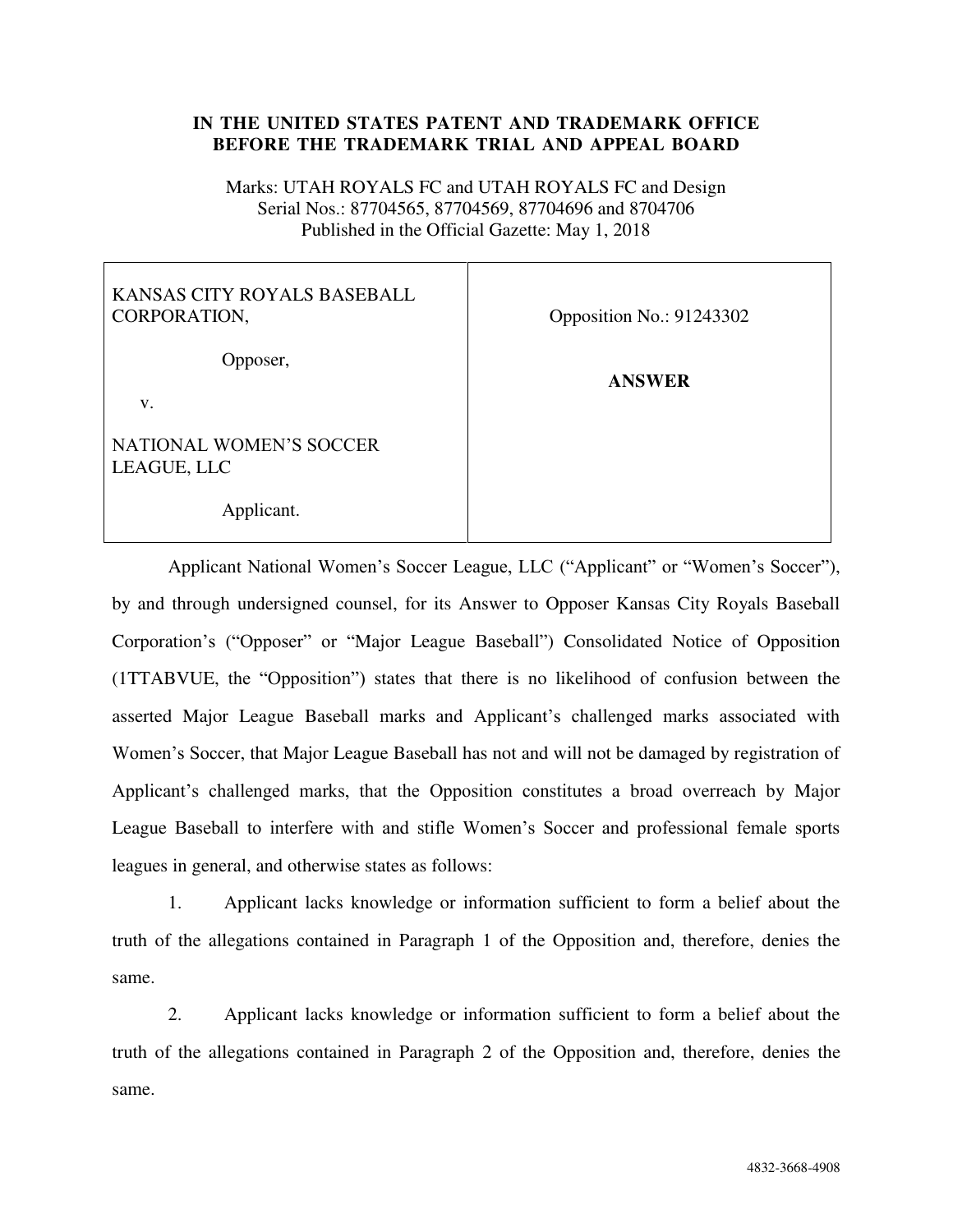3. Applicant lacks knowledge or information sufficient to form a belief about the truth of the allegations contained in Paragraph 3 of the Opposition and, therefore, denies the same.

4. Applicant lacks knowledge or information sufficient to form a belief about the truth of the allegations contained in Paragraph 4 of the Opposition and, therefore, denies the same.

5. Applicant lacks knowledge or information sufficient to form a belief about the truth of the allegations contained in Paragraph 5 of the Opposition and, therefore, denies the same.

6. Applicant lacks knowledge or information sufficient to form a belief about the truth of the allegations contained in Paragraph 6 of the Opposition and, therefore, denies the same.

7. Applicant lacks knowledge or information sufficient to form a belief about the truth of the allegations contained in Paragraph 7 of the Opposition and, therefore, denies the same.

8. Applicant admits solely that Women's Soccer is a professional women's soccer league founded in 2013 with eight (8) initial women's teams, one of which was FC Kansas City, the winner of championships in 2014 and 2015. All other allegations in Paragraph 8 of the Opposition are denied.

9. Applicant denies the allegations in Paragraph 9 of the Opposition.

10. Applicant denies the allegations in Paragraph 10 of the Opposition.

11. Applicant admits solely that in 2017, Women's Soccer—a team operator, not a franchisor—redeemed the membership interests of FC Kansas City when FC Kansas City ceased operations, thus reducing the total number of teams in Women's Soccer by one (1). Applicant further admits solely that, irrespective of and without transferring any of FC Kansas City's former championships, assets, liabilities or other awards or recognition, Applicant subsequently provided distinct and new interests for an unrelated Women's Soccer league team to be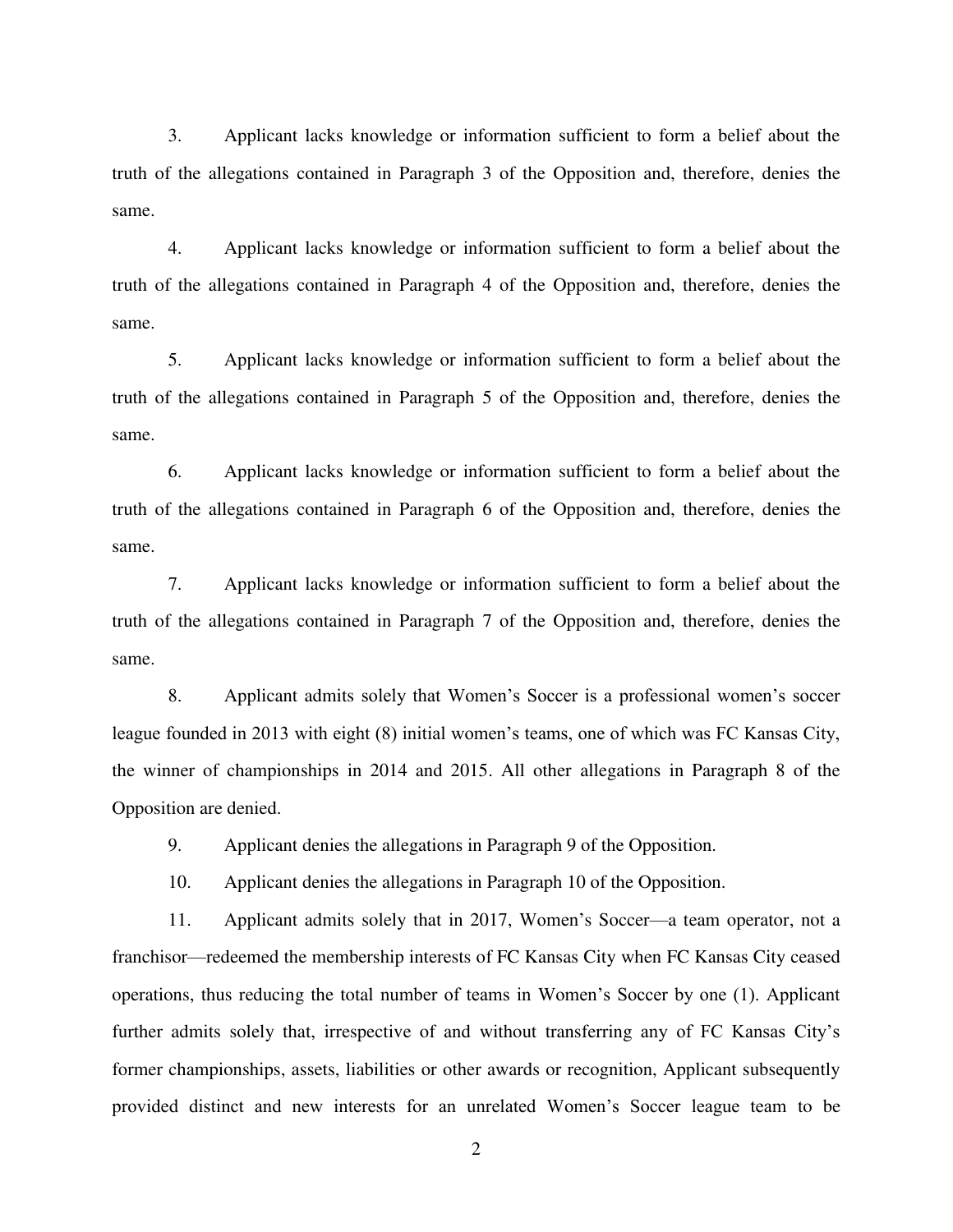established in Salt Lake City, Utah (the "Utah Royals FC"). Applicant further admits solely that Women's Soccer subsequently transferred players on the former FC Kansas City roster to the Utah Royals FC roster in order to keep the players together and to avoid a dispersal draft. All other allegations in Paragraph 11 of the Opposition are denied.

12. Applicant admits solely that a phone call took place between counsel for Applicant and counsel for Opposer, respectively, in late 2017. All other allegations in Paragraph 12 of the Opposition are denied.

13. Applicant admits solely that follow up correspondence occurred among counsel for the parties *circa* late 2017. All other allegations in Paragraph 13 of the Opposition are denied.

14. Applicant admits solely that, on December 1, 2017, Applicant filed United States Trademark Application Nos. 87704565, 87704569, 87704696 and 8704706 (collectively, the "Applications") with the United Stated Patent and Trademark Office ("USPTO"), the Trademark Status & Document Retrieval ("TSDR") records of which are publicly available and speak for themselves. All other allegations in Paragraph 14 of the Opposition are denied.

15. Applicant admits solely that, on December 1, 2017, Applicant publicly announced the Utah Royals FC team name and unveiled the team logo that is the subject of Applicant's Applications, the TSDR records of which are publicly available and speak for themselves. All other allegations in Paragraph 15 of the Opposition are denied.

16. Applicant denies the allegations of Paragraph 16 of the Opposition.

17. Applicant admits the allegations of Paragraph 17 of the Opposition.

18. Applicant denies the allegations of Paragraph 18 of the Opposition.

19. Applicant admits solely that the TSDR records for Applicant's Applications, as well as Opposer's alleged registrations and applications,<sup>1</sup> are publicly available and speak for themselves. All other allegations in Paragraph 19 of the Opposition are denied.

l

<sup>&</sup>lt;sup>1</sup> See 1TTABVUE at ¶ 5 (purportedly listing Opposer's alleged registrations and applications).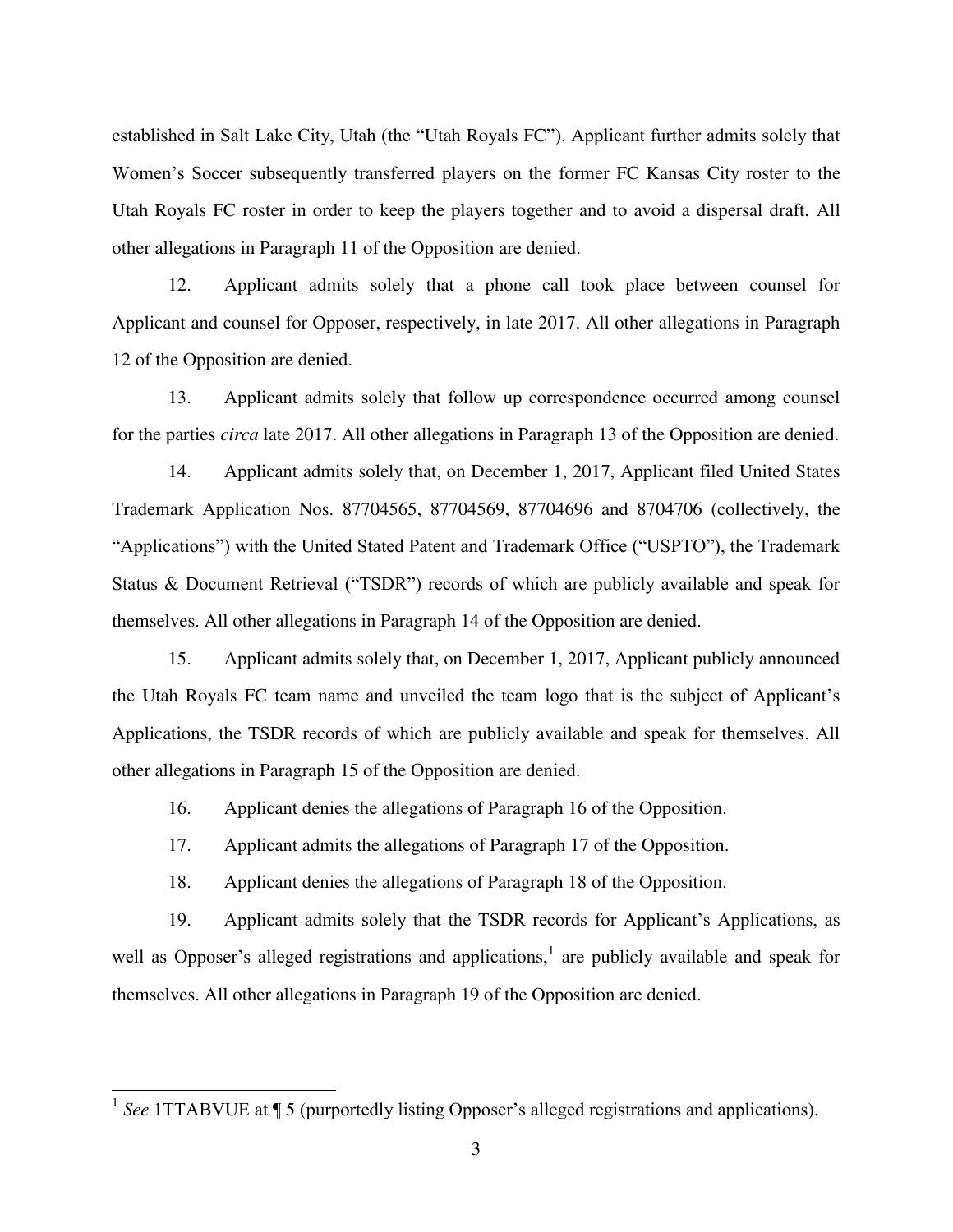20. Applicant admits solely that the TSDR records for Applicant's Applications, as well as Opposer's alleged registrations and applications, are publicly available and speak for themselves. All other allegations in Paragraph 20 of the Opposition are denied.

21. Applicant denies the allegations of Paragraph 21 of the Opposition.

22. Applicant lacks knowledge or information sufficient to form a belief about the truth of the allegations contained in the first sentence of Paragraph 22 of the Opposition and, therefore, denies the same. Applicant denies the allegations in the second sentence of Paragraph 22 of the Opposition.

Except as expressly and explicitly admitted here, Applicant denies all other allegations, whether explicit or implied, in the Opposition.

# **AFFIRMATIVE DEFENSES**

Applicant also asserts the following additional affirmative defenses to Opposer's Opposition and to the relief requested therein without assuming the burden of proof:

# **First Affirmative Defense**

Opposer cannot prevail as the Opposition fails to state a claim upon which relief can be granted.

### **Second Affirmative Defense**

Opposer cannot prevail where the goods and services involved in Applicant's Applications are clearly different from the goods and services associated with Opposer's alleged registrations and applications.

#### **Third Affirmative Defense**

Opposer's claim for relief is barred by the doctrine of laches inasmuch as Major League Baseball has long been aware of Women's Soccer in general and the Utah Royals FC in particular, but failed to timely take any proactive steps concerning the Utah Royals FC name or marks from the outset. Instead, Major League Baseball waited until Women's Soccer and its members had invested significant resources into advertising, marketing, promoting and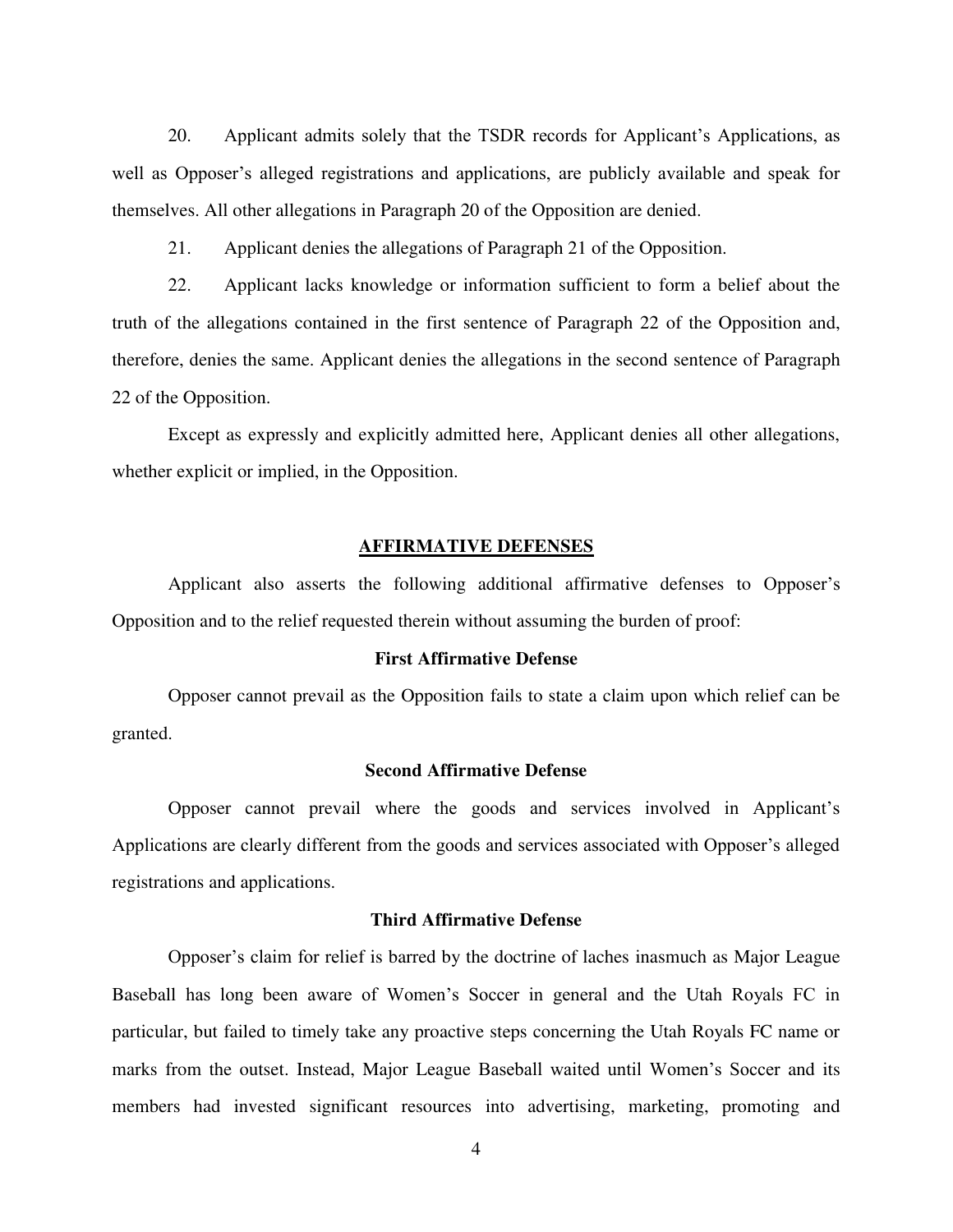establishing the Utah Royals FC name and marks, and the goodwill associated therewith, only to now collaterally attack the Utah Royals FC marks after-the-fact following the USPTO's publication of Women's Soccer's Applications. Major League Baseball's claim for relief is barred by Major League Baseball's deliberate decision to sit on its alleged rights.

# **Fourth Affirmative Defense**

Opposer's claim for relief is barred by the related doctrines of acquiescence and/or waiver inasmuch as Major League Baseball has long been aware of Women's Soccer in general and the Utah Royals FC in particular but failed to timely take any proactive steps concerning the Utah Royals FC name or marks from the outset. Instead, via silence and inaction, Major League Baseball acquiesced in Women's Soccer's and its members' heavy investment of resources into advertising, marketing, promoting and establishing the Utah Royals FC name and marks, and the goodwill associated therewith, only to now collaterally attack the Utah Royals FC marks afterthe-fact following the USPTO's publication of Women's Soccer's Applications. Indeed, even now, save for attempting to thwart Women's Soccer's Applications, Major League Baseball has and continues to acquiesce in Women's Soccer's use of the subject marks and Women's Soccer's continued investment therein.

# **Fifth Affirmative Defense**

Opposer cannot prevail where there is no evidence of actual confusion and no likelihood of confusion where the channels of trade are different, the goods and services are different, the respective marks, when considered in their entirety, are different, the prototypical consumers are different, there exist a number of similar marks for similar or related goods or services in the marketplace, and so forth.

#### **Sixth Affirmative Defense**

For reasons similar to those set forth in relation to Major League Baseball's laches, acquiescence and/or waiver, Opposer's claim for relief is barred by the doctrine of equitable estoppel.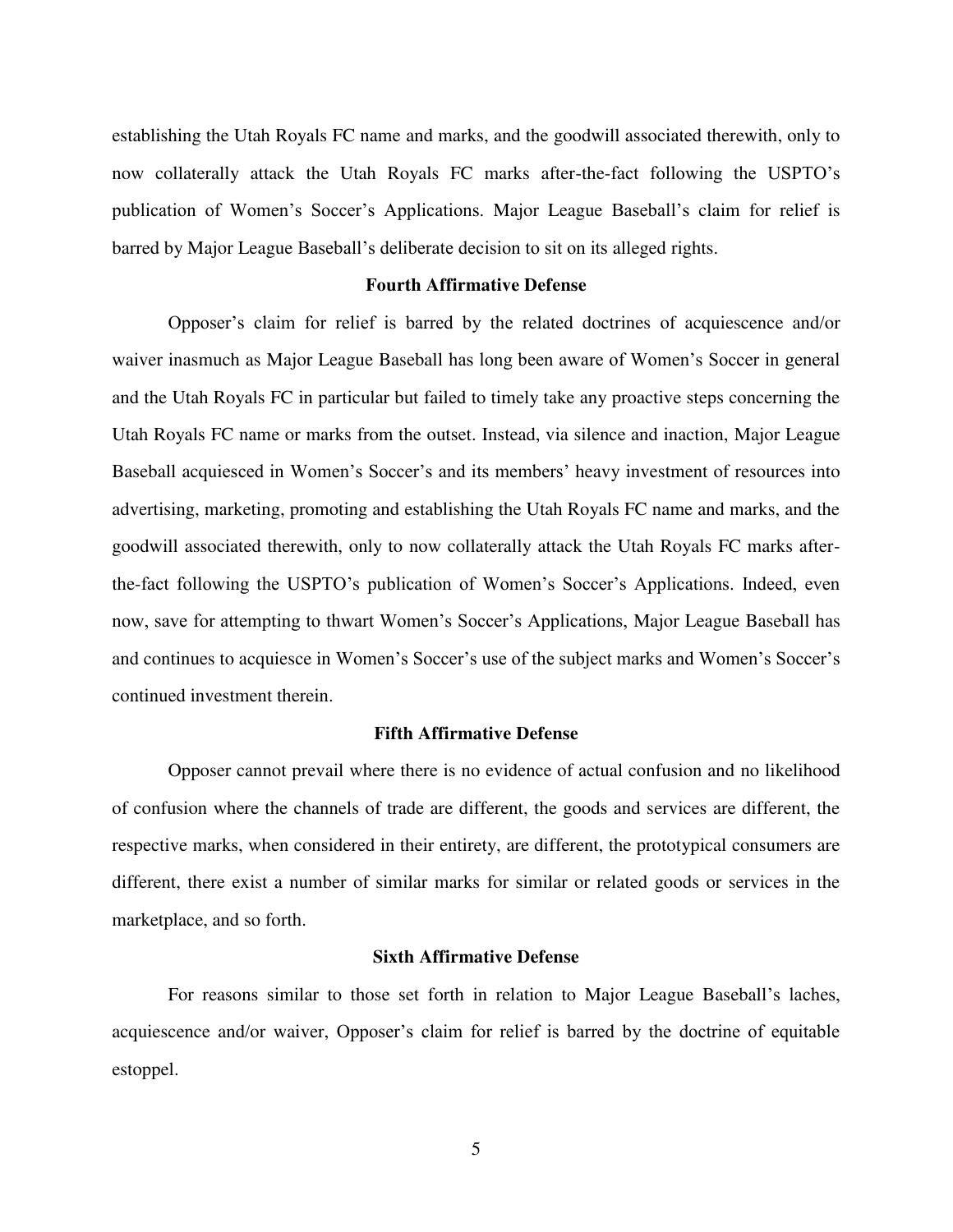#### **Seventh Affirmative Defense**

Opposer's claim for relief is barred by the doctrine of unclean hands. Specifically, without any evidence that Women's Soccer's Applications will actually damage Major League Baseball in anyway, or otherwise create a likelihood of confusion, dilution or blurring relative to Major League Baseball's asserted marks, Major League Baseball has filed the instant Opposition for the ulterior purpose of demoralizing Women's Soccer and stifling professional female sports leagues in general. This is particularly apparent where a number of third parties have registered and are using ROYALS in relation to a wide variety of goods and services and Major League Baseball has neither opposed nor sought to cancel any such marks but has instead targeted Women's Soccer.

# **Eighth Affirmative Defense and Amplification of Denials**

Applicant asserts that it possesses additional defenses, which it has yet to identify in this proceeding. Applicant reserves the right to amend its answer and assert these defenses as they are identified in the course of discovery in this proceeding. Regardless, Applicant sets forth the following affirmative pleadings in order to amplify its denials, the affirmative defenses set forth above, and Applicant's other defenses:

1. Women's Soccer, established in 2012 with only eight (8) initial teams, is a relatively young and developing professional women's soccer league seeking to facilitate the advancement and recognition of female athletes and soccer players among the consuming public.

2. Women's Soccer is a limited liability company that owns and operates the National Women's Soccer League.

3. At inception, the league included, among others, the FC Kansas City team.

4. However, in late 2017, Women's Soccer redeemed the membership interests of FC Kansas City and the operations of FC Kansas City ceased entirely, leaving FC Kansas City's entire roster of players without a team, and therefore without jobs.

5. As part of its ongoing effort to expand the advancement and recognition of female athletes and soccer players among the consuming public, Women's Soccer provided new and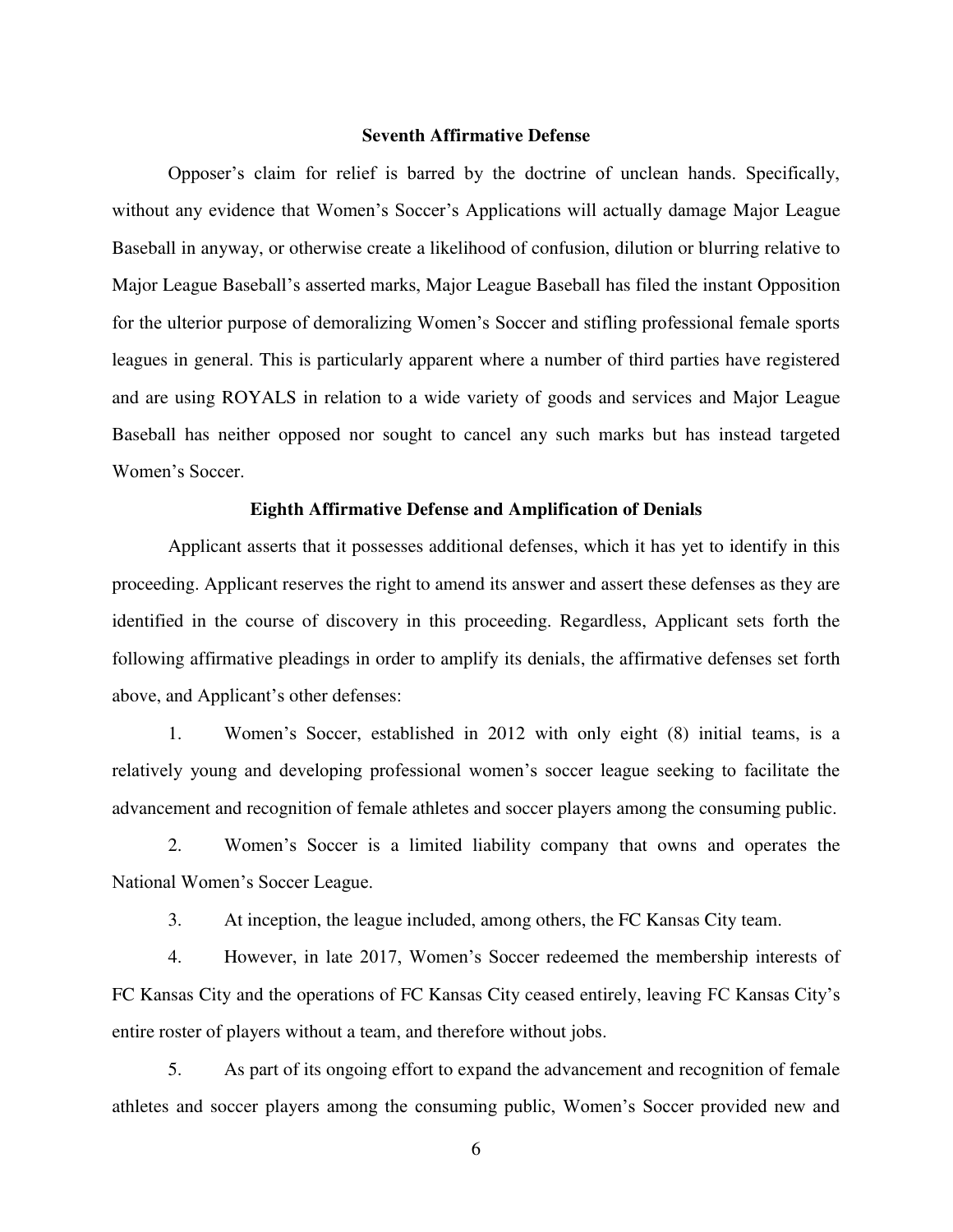distinct interests in a new league team in Salt Lake City, Utah, which ultimately became the Utah Royals FC.

6. The Utah Royals FC and its ownership are closely affiliated with its sister teams, Real Salt Lake, founded in 2005, and the Real Monarchs, founded in 2014. The Spanish word "real" translates to "royal" in English and Real Salt Lake and the Real Monarchs have both utilized the word "real" along with royal symbols and icons, such as lions, crowns, royal crests, and so forth, from inception.

7. The name and marks associated with the Utah Royals FC were explicitly chosen to align Utah Royals FC with Real Salt Lake and the Real Monarchs and to link or associate all three teams in the minds of the consuming public.

8. While taking over FC Kansas City's player roster so as to keep the players together and avoid a dispersal draft in close chronological proximity to the college draft, the Utah Royals FC did not replace or otherwise acquire any of the interests, rights, assets, championships, awards, liabilities, or other awards or recognition of FC Kansas City.

9. The Utah Royals FC is not affiliated with or linked in any way to the former FC Kansas City team; the Utah Royals FC is not the successor of FC Kansas City.

10. Despite Real Salt Lake's use of the word "real" in association with images of a lion, crown, and a mascot known as Leo the Lion since 2005, as well as similar uses by the Real Monarchs since 2014, Major League Baseball has never suggested a likelihood of confusion or otherwise sought to challenge such use in some thirteen (13) years.

11. Notably, a number of additional third parties have registered and used the word "royals" in association with a number of goods and services for many years and Major League Baseball has permitted such uses without complaint.

12. Likewise, it is common among sporting leagues, whether college or professional, for two teams to have similar or identical mascots and names without confusion, including, for example, the San Francisco Giants (MLB) and the New York Giants (NFL), the New York Rangers (NHL) the Texas Rangers (MLB) and the Swope Park Rangers (USL), the Saint Louis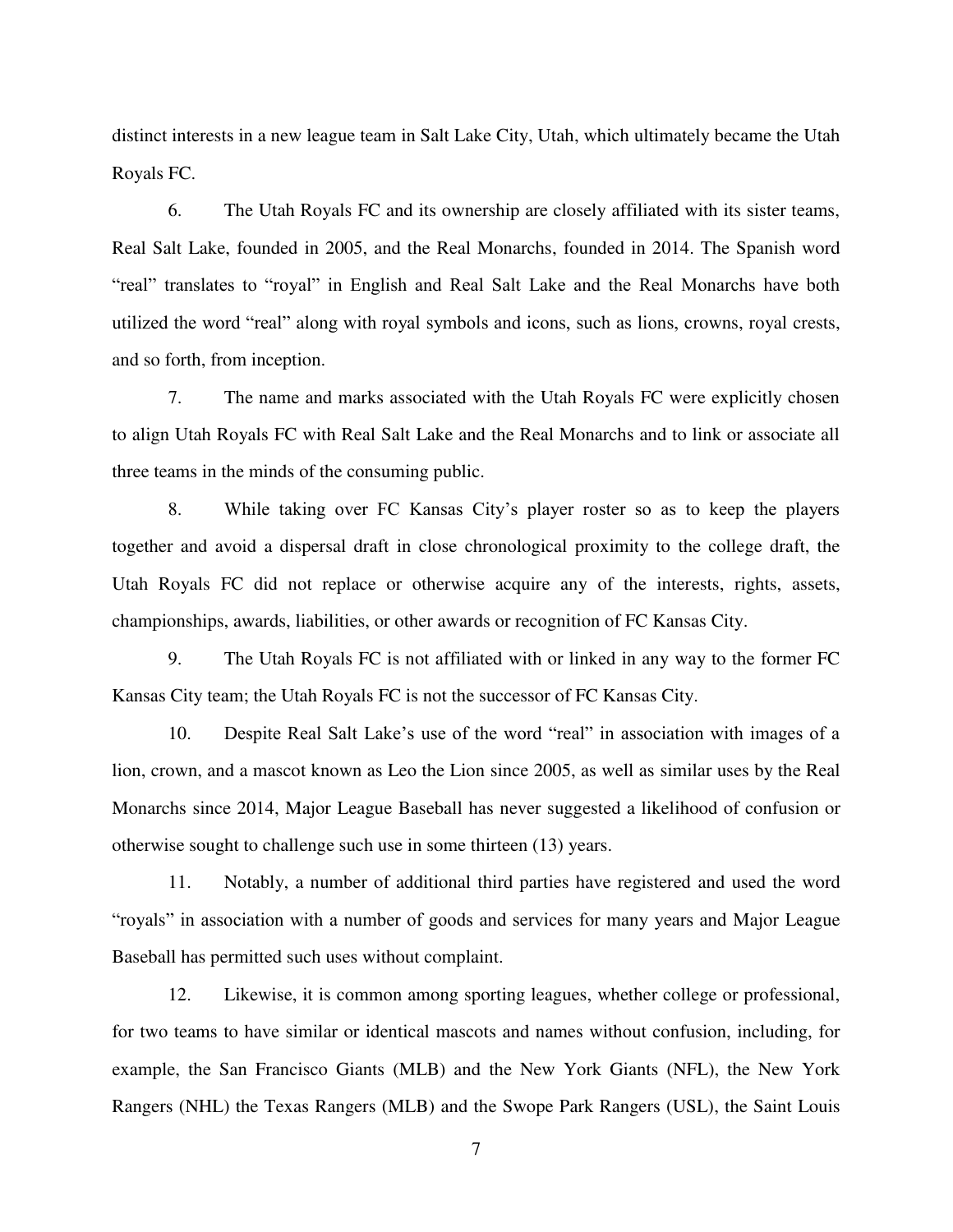Cardinals (MLB) and the Arizona Cardinals (NFL), the Sacramento Kings (NBA) and the Los Angeles Kings (NHL), the New York Jets (NFL) and the Winnipeg Jets (NHL), the Carolina Panthers (NFL) and the Florida Panthers (NHL), and so forth.

13. Following creation of Utah Royals FC, which Major League Baseball knew about from the outset, Applicant invested significant resources into advertising, marketing, promoting, and establishing the Utah Royals FC name and marks, including the goodwill associated therewith.

14. Despite knowing about Utah Royals FC and its marks the entire time, Major League Baseball sat on its alleged rights, taking no steps to address Utah Royals FC's name or marks or the use thereof.

15. Indeed, it was only after the USPTO initially determined that Women's Soccer's Applications were entitled to registration and subsequently published that Major League Baseball took steps to thwart Women's Soccer's Applications.

16. On information and belief, Major League Baseball has no evidence of any damage or confusion that has or is likely to occur if the subject marks of Women's Soccer's Applications are registered; instead, Major League Baseball has filed the instant Opposition for the ulterior purpose of demoralizing Women's Soccer and stifling professional female sports leagues in general.

WHEREFORE, Applicant prays that the Board deny the Opposition and permit registration of all four (4) of the subject marks of Applicant's Applications.

DATED this  $8<sup>th</sup>$  day of October, 2018. Respectfully submitted,

# **KIRTON MCCONKIE**

*By: /Cameron Hancock/*  Cameron Hancock James Burton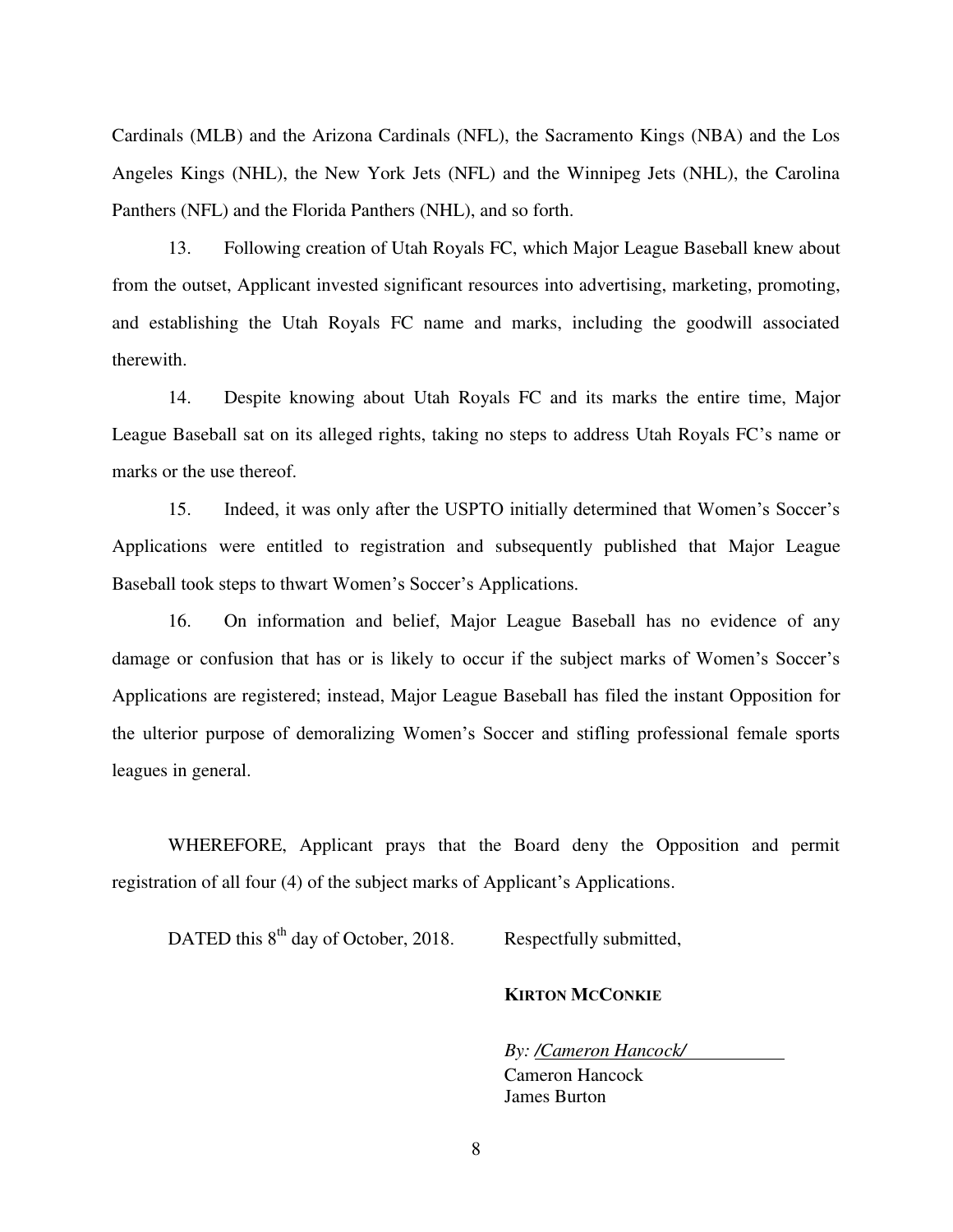Joshua S. Rupp

Key Bank Tower 36 South State Street, Suite 1900 Salt Lake City, UT 84111 Telephone: (801) 328-3600 Facsimile: (801-321-4893 [chancock@kmclaw.com](mailto:chancock@kmclaw.com) [jburton@kmclaw.com](mailto:jburton@kmclaw.com) [jrupp@kmclaw.com](mailto:jrupp@kmclaw.com) *Attorneys for Applicant National Women's Soccer League, LLC*